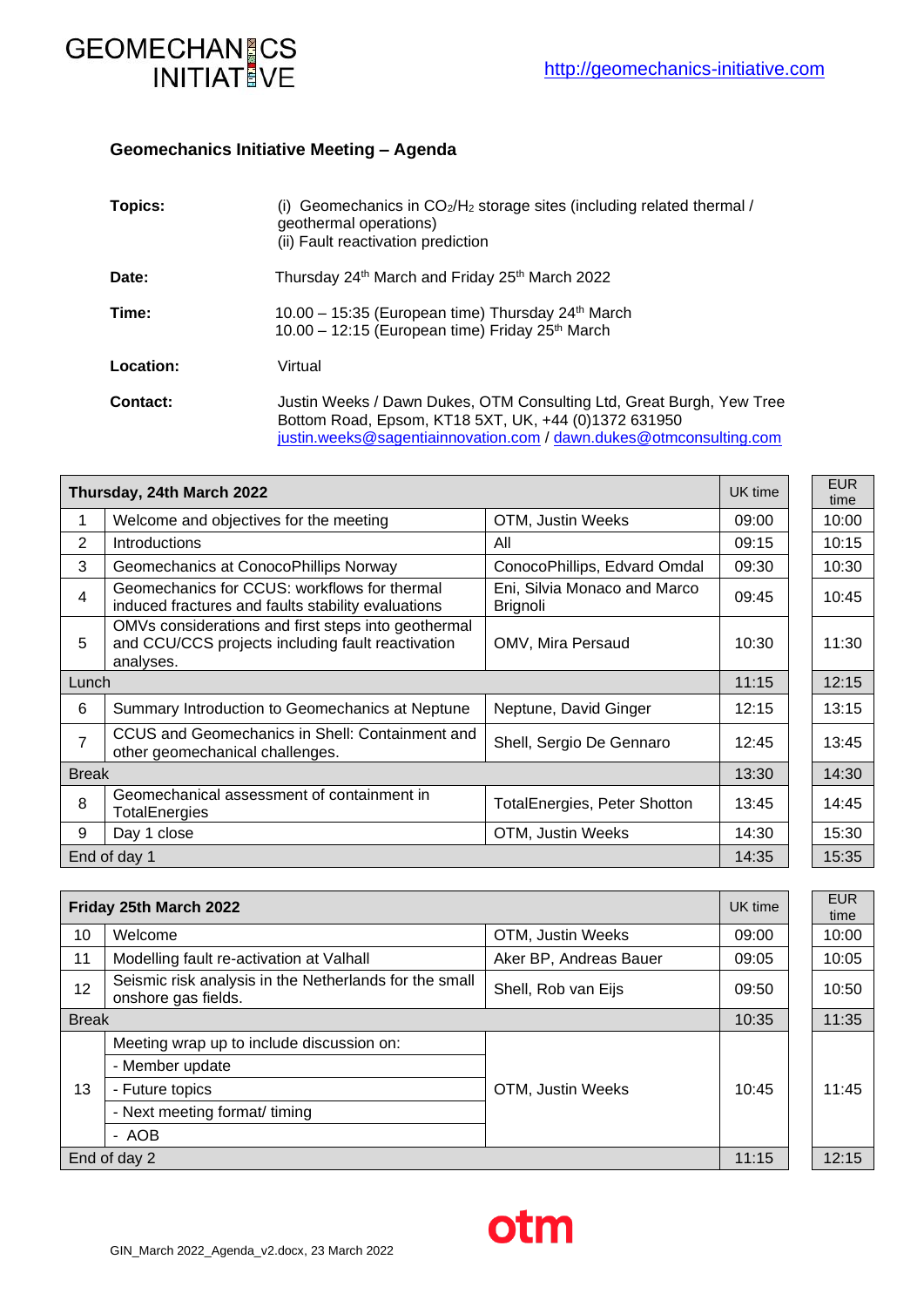# **GEOMECHANGCS INITIAT VE**

## **1 Introduction**

#### **1.1 Geomechanics in CO2/H2 storage sites (including related thermal / geothermal operations)**

A number of companies are transforming towards achieving a net-zero goal and CO<sup>2</sup> storage are studying CO2/H<sup>2</sup> storage solutions.

Such solutions require geomechanical actions beyond those that are commonly used in oil and gas production/injection operations. Solutions for presentation and discussion include:

- Maximum pressure of injection
- Better characterization of the relationship between stress and fluid flow along faults and fractures
- Understanding of the physical mechanisms of creation and propagation of faults fractures under pressure cycles
- Thermal effect associated with injection
- Integrity of storage on long term (100 years)
- Prediction and quantification of induced seismicity
- Large scale multi-physics modelling
- Multi-scale coupling
- Modelling of fault instability
- Modelling of the sedimentary pile
- Uncertainties of mechanical properties of the storage rock and the sedimentary pile
- Impact of injected fluid on mechanical and flow properties
- Risk assessment of integrity loss
- Consistency and quality of geomechanical and geoscience input
- Tools and analysis to support acceptability of storage solution
- Geomechanical input translation into business drivers

#### **1.2 Fault reactivation prediction**

Fault reactivation is of interest to society in general. Fault reactivation is the main mechanism involved in earthquakes that can damage houses and create tsunamis. Earthquakes are generated from fault reactivation where the reactivation of the fault is a release mechanism for energy that is stored in the earth due to continental plate movements. These movements increase the shear stress on a fault until the fault slips. The fault-slip when the shear strength of the fault is exceeded. As the fault-slip it radiates stored-up elastic strain energy in the form of seismic waves which propagates through the earth and causes the ground surface to shake. Earthquake magnitudes are mostly quantified using the Richter scale which is logarithmic in terms of the induced ground motions. Events from 0 to 1 are not felt at the surface. From 5 to 6 damage at the surface begins, but fatalities are rare. From 7 to 8 severe damage is expected and many fatalities are possible. The largest recorded event is 8.9 offshore Chile in 1960.

Earthquakes are also induced due to oil and gas activities such as production, water and gas injection and injection during stimulation operations. The mechanism is that the injection is increasing the bulk volume of the rock mass and production is decreasing it. These bulk volume changes induce increased shear stresses on weak planes such as faults that can slip when the shear strength is exceeded. Most of these man-made events are on the negative side of the Richter scale indicating slip of a few millimeters involving some square meters of rock surface area. These so-called micro-seismic events have been monitored more often in the oil and gas industry in the last few decades, especially to optimize hydraulic fracturing operations.

Some larger events do also occur, including events that can be felt at surface, i.e., higher than 1 on the Richter scale. In 2001 out of zone injection in the subsiding Ekofisk field offshore Norway induced an earthquake close to 5 on the Richter scale. Another subsiding field, the Groningen field onshore Netherlands, has experienced earthquakes since 1986 with a 3.6 event reported in 2012. Plans are in place to shut-in the field in the future since future predictions indicate that events will increase to the 4 to

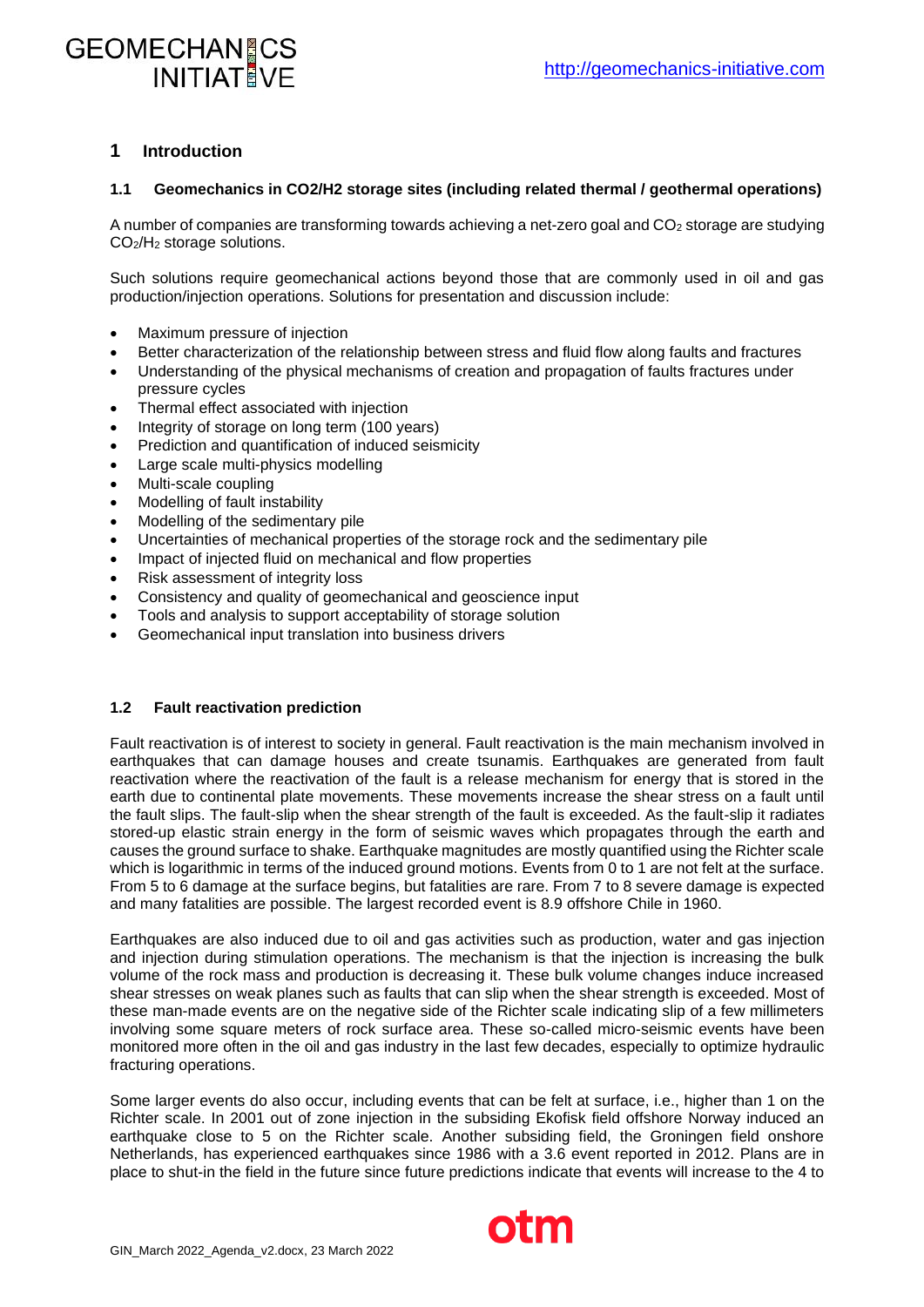

5 range on the Richter scale. Since 2009 man-induced earthquakes in Oklahoma, called the Oklahoma earthquake swarms, related to wastewater injection from the oil and gas industry, has increased earthquake frequency in the area. The largest events measured in Oklahoma have also occurred in this period with events reported in the 5.8 range on the Richter scale.

In addition, there are many observations of well deformations in wells that cross faults, some of these deformations are triggered by natural earthquakes while others are clearly induced by oil and gas activities with a high frequency in compacting and subsiding fields.

The questions to discuss in our workshop are:

- When should we perform fault reactivation predictions?
- How should we do it?
- Is the frequently used Mohr-Circle analysis useful at all?
- Are we accurate in our predictions?
- How accurate do we need to be?

#### **2 Presentations**

Each company is asked to prepare slides for approximately 30 minutes of presentation and 15 minutes for Q&A.

We politely request that presentations are sourced from each company's global resource pool and not only from the North Sea (unless of course your company only holds North Sea acreage). The meeting is a technical forum and these presentations are intended to provide a background to stimulate discussion.

Please ensure you include case studies; and come armed with company and other industry experiences, to bring the lessons learnt and best practices to life.

#### **3 Organisation**

Please advise OTM who will be attending if you have not done so already.

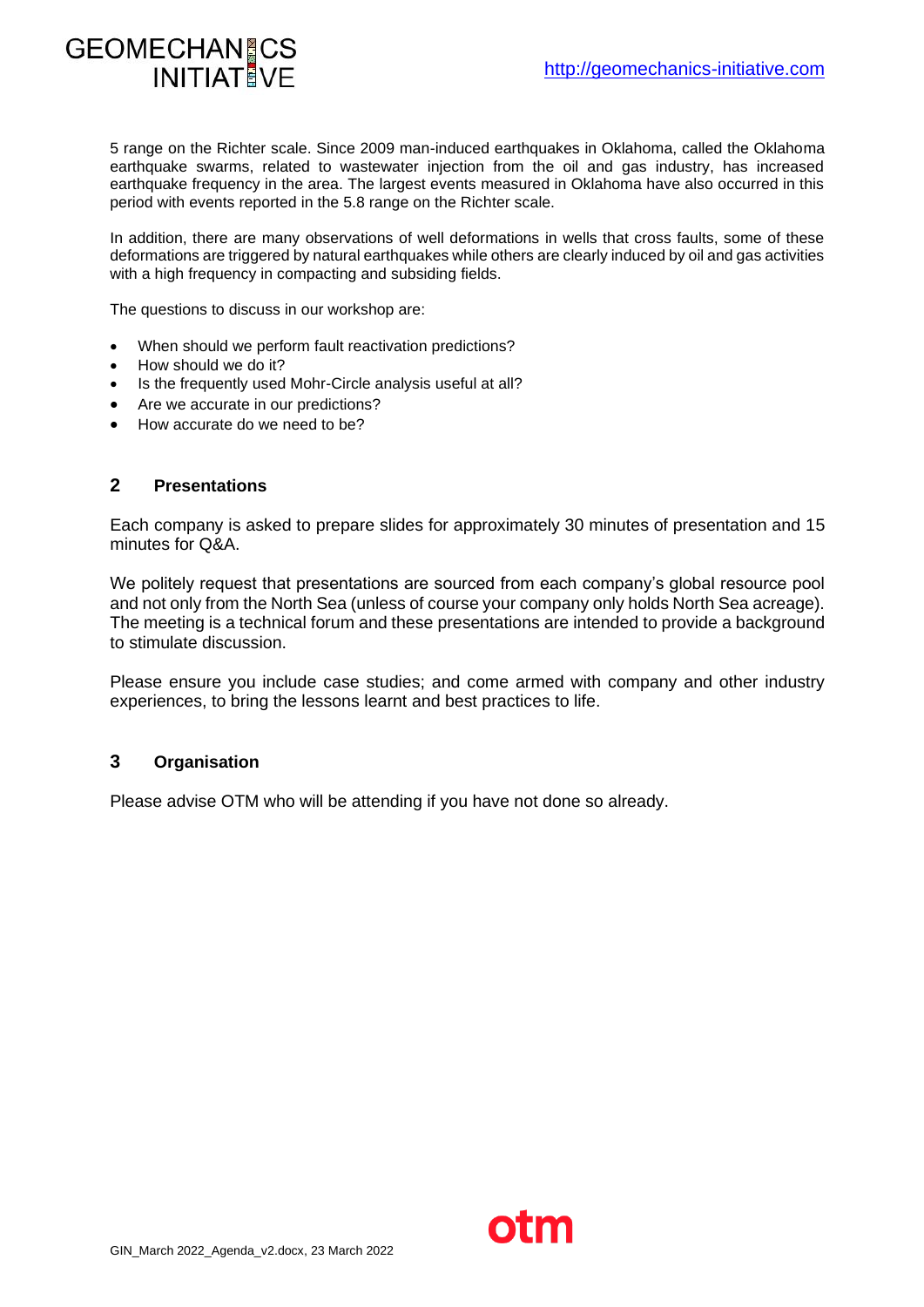# **GEOMECHANGCS INITIAT VF**

## **4 Abstracts**

## 3. ConocoPhillips, Edvard Omdal

### **Title: Geomechanics at ConocoPhillips Norway**

An introduction to Geomechanics at ConocoPhillips Norway.

### 4. Eni, Silvia Monaco and Marco Brignoli

### **Title: Geomechanics for CCUS: workflows for thermal induced fractures and faults stability evaluations**

In CCUS projects, assuring the integrity of the subsurface complex is one of the main tasks to be accounted for. Cap rock seal, thermally induced fracturing (TIF) and faults stability are among the items to be considered in the storage complex integrity evaluation. We will show the workflows we have implemented for TIF and faults stability evaluations.

Thermally Induced Fracturing relates to the fracture creation due to the horizontal stress decrease because of cold fluid injection. For the assessment of the risk of TIF generation, we have implemented a workflow with COMSOL® Multiphysics. The activity considers the setup of simplified 2D models. A planar one is used to investigate the cooled region extension, the TIF onset in reservoir and the eventual temperature interference between wells. Next, a 2D near wellbore radial model is built to evaluate TIF in reservoir and at reservoir-caprock interface.

Fault stability investigation evaluates the stress changes associated to the CO2 injection that can induce a fault reactivation process, leading eventually to seismic events. The workflow couples the fluid dynamic model and the geomechanical model, built in Abaqus®. In this methodology, the geomechanical model does not implement an explicit faults representation – i.e. faults are not physically present in the model. Therefore, a post processing phase is required to determine if the fault is stabilizing or destabilizing; knowing the geometry and position of the faults in the 3D space, the stress in correspondence of the faults position can be projected onto 2D triangulations of the fault surfaces. Then, the Slip Tendency can be computed for each faults' element as the ratio between the tangential and normal stress on fault surface, to understand whether the fault is stabilizing or destabilizing under the simulated injection conditions.

## 5. OMV, Mira Persaud

#### **Title: OMVs considerations and first steps into geothermal and CCU/CCS projects including fault reactivation analyses.**

OMV is only at the beginning of some geothermal project, both for heating and heat storage as well as scouting for possible CCS locations. Therefore work in geomechanics has only just begun for these topics. In this talk, we will give you an overview of the status of geomechanical work and considerations for both geothermal and CCS. Since fault reactivation is part of both topics since one of the major risk we are facing is induced seismicity, we will also cover this topic in our talk and show you which methods we are using and where we are still lacking expertise.

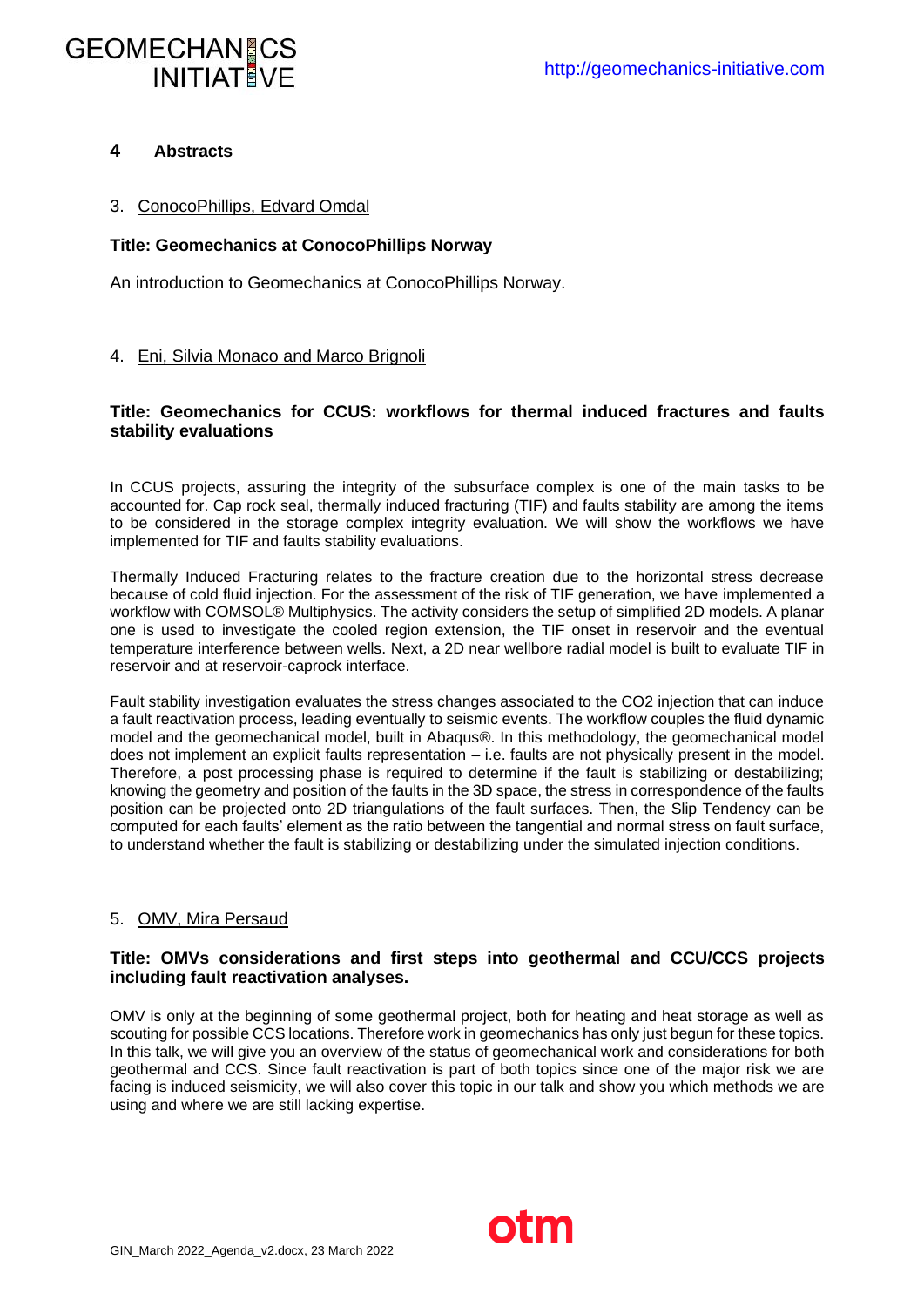#### 6. Neptune, David Ginger

**INITIAT VF** 

GEOMECHANICS

#### **Title: Summary Introduction to Geomechanics at Neptune**

An introduction to Geomechanics at Neptune.

#### 7. Shell, Sergio De Gennaro

#### **Title: CCUS and Geomechanics in Shell: Containment and other geomechanical challenges**.

In the UK, Shell is part of a number of CCUS projects including the Acorn project, the Northern Endurance Partnership, and the South Wales Industrial Cluster. In addition, Shell is also helping to develop large scale CCUS projects in Australia, Canada, and Norway. Geomechanics has a crucial role to play in understanding the long-term containment of a storage complex. In this talk, I will focus on a number of geomechanical questions that have to be addresses to ensure long-term storage efficacy. Does the store have a caprock seal? How can I be sure that it is effective? How past production has affected containment? Is there evidence that containment has been compromised? Is there evidence to support that it has not been compromised? Are there likely to be faults that will move? Are there likely to be any thermal fracturing near wellbore or caprock seal? Any chemical disequilibria imposed by introducing CO2 into host rock? Are there legacy well bores penetrating the caprock seal and what is the status of isolation barriers in those wells?

#### 8. TotalEnergies, Peter Shotton

#### **Title: Geomechanical assessment of containment in TotalEnergies**

For any CO2 underground storage project, geomechanics is critical in determining the containment of the injected CO2 and the risks associated with injection. The key geological routes migration of CO2 outside of the storage complex include fracturing the caprock and migration along reactivated faults/fractures within the storage complex. These mechanisms are controlled by the in situ stresses, pressures and temperatures in the reservoir and caprock as well as injection pressures at the wells, all of which vary over production/injection timescale.

To understand the geomechanics of seal integrity and caprock containment for CO2 injection projects, we need to understand whether tensile failure (hydraulic fracturing) and shear failure (shear fracturing or larger scale fault slip and /or reactivation) would occur as a result of stress alteration induced by pressure and temperature change within the reservoir and caprock during fluid withdrawal or injection.

A caprock integrity assessment was performed for the Aramis CO2 storage project in the Netherlands, specifically on the L4-A field. The workflow assessed the impact of the depletion in the field then simulated the injection of CO2 for 15 years. The impact of the pressure and temperature changes on both the reservoir and the caprock were assessed to understand the following key risks: risk of loss of containment due to caprock fracturing, risk of loss of containment due to reactivated fault permeability enhancement in the field, risk of induced seismicity with CO2 injection. The study also evaluated the ground deformation (compaction/subsidence). The performed work enabled to define the maximum injection pressure for L4- A CO2 injectors. Whilst the standard caprock integrity workflow is applicable, development of the uncertainty modelling for the fracture closure pressure and the inclusion of the thermal effects are critical to delivering a maximum injection pressure.

These points were studied considering the entire storage complex including the reservoir, intermediate caprock (Silverpit Formation) and the ultimate caprock of the system (Zechstein Group) using the available stress calibration data from the area. This calibration data includes the LOT/FIT data available from wells, Mini-Frac data from virgin and depleted reservoirs, log data, core data and thorough literature

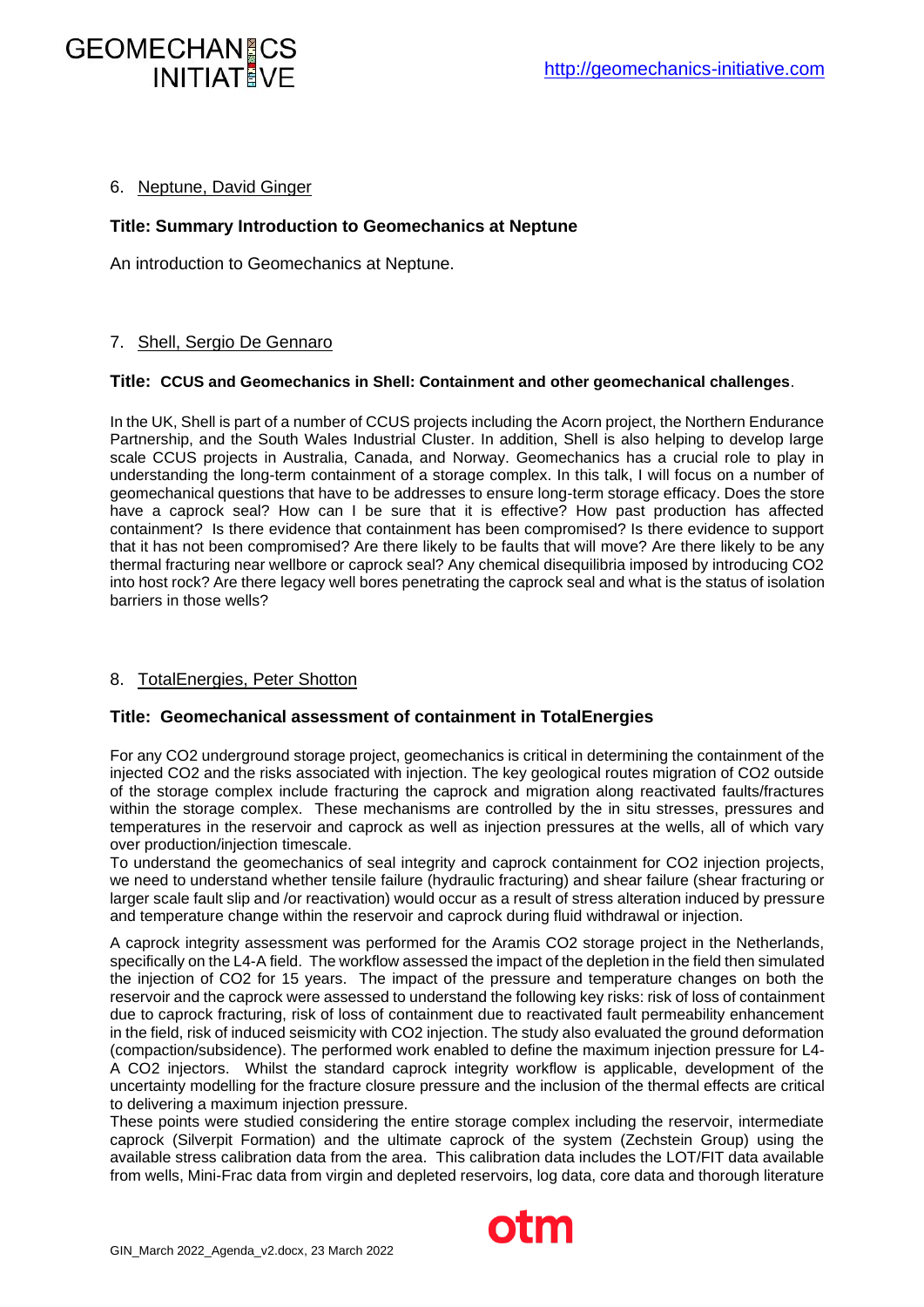## **GEOMECHANGCS INITIAT VF**

review from the area. Whilst there is numerous data, it has been acquired with the aim of hydrocarbon extraction so it is challenging to have sufficient overburden data. The modelling was based on a new geomodel of the storage complex using surfaces, faults and properties such as porosity to populate the geomechanical model. A reservoir flow model of the reservoir, matching the historical production period, was used in order to generate historical pressure changes in the reservoir during production and expected pressure and temperature changes during the CO2 injection period.

The maximum injection pressure has been defined based on the geomechanical analysis carried out on the various reservoir simulations. The stresses were assessed from the 1D geomechanical model and then updated with 3D geomechanical simulations accounting for the stress changes in the reservoir and caprock during depletion and injection. This enabled to derive a conservative minimum horizontal stress and maximum injection pressure. An additional safety margin was derived from a probabilistic uncertainty study. This study demonstrates that the set pressure limits enable to avoid any geomechanical damage to the structure. In addition, the simulation results indicate there are no significant stress changes to the Zechstein Group basal carbonates within the storage complex which add an additional stress barrier above the primary caprock formation.

No fault re-activation occurrence was simulated during the depletion of the field and there is no risk of fault re-activation with the planned injection in the L4-A field. The thermal effects have the greatest impact on the stresses around the faults, so it is important to model their impact in stress reduction. Even with the thermal front reaching the major bounding faults, no fault re-activation is expected. The low levels of plastic shear strain around the faults also suggests a low maximum magnitude event potentially triggered by the CO2 injection.

The use of the 3D geomechanical model allows for the simulation of the depletion and injection to understand the risks/hazards of CO2 injection. The key challenges identified in the study relate to the data quality in the caprock and overburden, in particular the lack of stress calibration. With the increase in CCS studies, caprock data acquisition should be considered early in the project. This study allows the project to conclude that the risk of loss containment through the caprock and faults is extremely remote.

## 11. Aker BP, Andreas Bauer

#### **Title: Modelling fault re-activation at Valhall**

The re-activation of faults or other weak planes such as bedding planes can be assessed by geomechanical modelling. However, due to high uncertainties of initial stresses acting of the faults, depletion-induced stress changes, and fault strength (cohesion, friction angle), accurate predictions of fault re-activation is difficult and requires proper calibration against field data. At Valhall, the large compaction of the chalk reservoir has resulted in re-activation of faults and beddings planes both in the reservoir and the overburden, which resulted in failure of several wells. Those well failure events, together with other field data including reservoir and seabed subsidence monitoring data, production/injection data, extended leak-off and minifrac test data, as well as seismic and 4D-seismic, have been used to calibrate the 3D geomechanical model for Valhall. Results of the geomechanical model are used for well planning: Areas in the overburden with an increased risk for fault or weak-plane re-activation over the well lifetime are avoided when planning trajectories of infill wells. This approach has been quite successful in the past but there is still room for improvements in particular with respect to more quantitative risk assessment.

#### 12. Shell, Rob van Eijs

#### **Title: Seismic risk analysis in the Netherlands for the small onshore gas fields**

Gas is being produced in the Netherlands from around a hundred smaller gas fields. Induced earthquakes have been observed in 20% of these fields with a magnitude up to M=3.5. To manage the risk, the Dutch regulator provided a guideline which is imbedded as a mandate in the license and production application process. We will present in this talk the elements of the guideline and why it is not based on